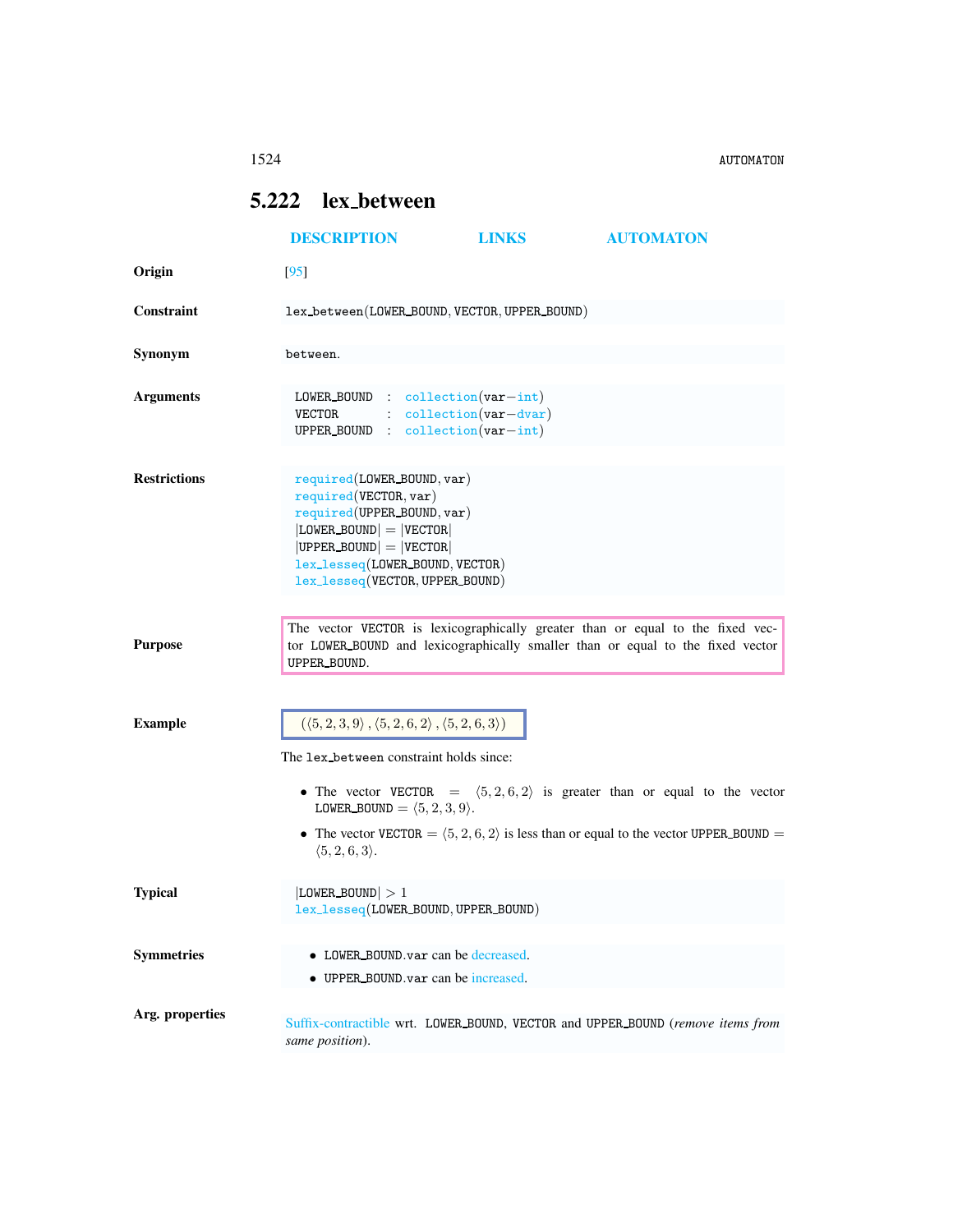<span id="page-1-0"></span>

|                  | 20030820<br>1525                                                                                                                                                                                                                                                                                                                                                                                                                                                                                                                                                                                                                                                                              |
|------------------|-----------------------------------------------------------------------------------------------------------------------------------------------------------------------------------------------------------------------------------------------------------------------------------------------------------------------------------------------------------------------------------------------------------------------------------------------------------------------------------------------------------------------------------------------------------------------------------------------------------------------------------------------------------------------------------------------|
| <b>Usage</b>     | This constraint does usually not occur explicitly in practice. However it shows up indirectly<br>in the context of the lex_chain_less and the lex_chain_lesseq constraints: in order to<br>have a complete filtering algorithm for the lex_chain_less and the lex_chain_lesseq<br>constraints one has to come up with a complete filtering algorithm for the lex_between<br>constraint. The reason is that the lex_chain_less as well as the lex_chain_lesseq con-<br>straints both compute feasible lower and upper bounds for each vector they mention. There-<br>fore one ends up with a lex_between constraint for each vector of the lex_chain_less<br>and lex_chain_lesseq constraints. |
| <b>Algorithm</b> | $[95]$ .                                                                                                                                                                                                                                                                                                                                                                                                                                                                                                                                                                                                                                                                                      |
| Reformulation    | lex_between(LOWER_BOUND, VECTORS, UPPER_BOUND)<br>The<br>constraint<br>can<br>conjunction<br>lex_lesseq(LOWER_BOUND, VECTORS)<br>expressed<br>the<br>be<br>as<br>$\wedge$<br>lex_lesseq(VECTORS, UPPER_BOUND).                                                                                                                                                                                                                                                                                                                                                                                                                                                                                |
| <b>Systems</b>   | $lexChainEq$ in Choco, $lex\_chain$<br>in <b>SICStus</b>                                                                                                                                                                                                                                                                                                                                                                                                                                                                                                                                                                                                                                      |
| See also         | common keyword: lex_chain_greater, lex_chain_greatereq, lex_chain_less,<br>lex_chain_lesseq, lex_greater, lex_greatereq, lex_less(lexicographic order).<br>part of system of constraints: lex_lesseq.                                                                                                                                                                                                                                                                                                                                                                                                                                                                                         |
| <b>Keywords</b>  | characteristic of a constraint:<br>automaton without counters.<br>vector.<br>automaton,<br>reified automaton constraint.                                                                                                                                                                                                                                                                                                                                                                                                                                                                                                                                                                      |
|                  | constraint network structure: Berge-acyclic constraint network.                                                                                                                                                                                                                                                                                                                                                                                                                                                                                                                                                                                                                               |
|                  | <b>constraint type:</b> order constraint, system of constraints.                                                                                                                                                                                                                                                                                                                                                                                                                                                                                                                                                                                                                              |
|                  | filtering: arc-consistency.                                                                                                                                                                                                                                                                                                                                                                                                                                                                                                                                                                                                                                                                   |
|                  | <b>symmetry:</b> symmetry, lexicographic order.                                                                                                                                                                                                                                                                                                                                                                                                                                                                                                                                                                                                                                               |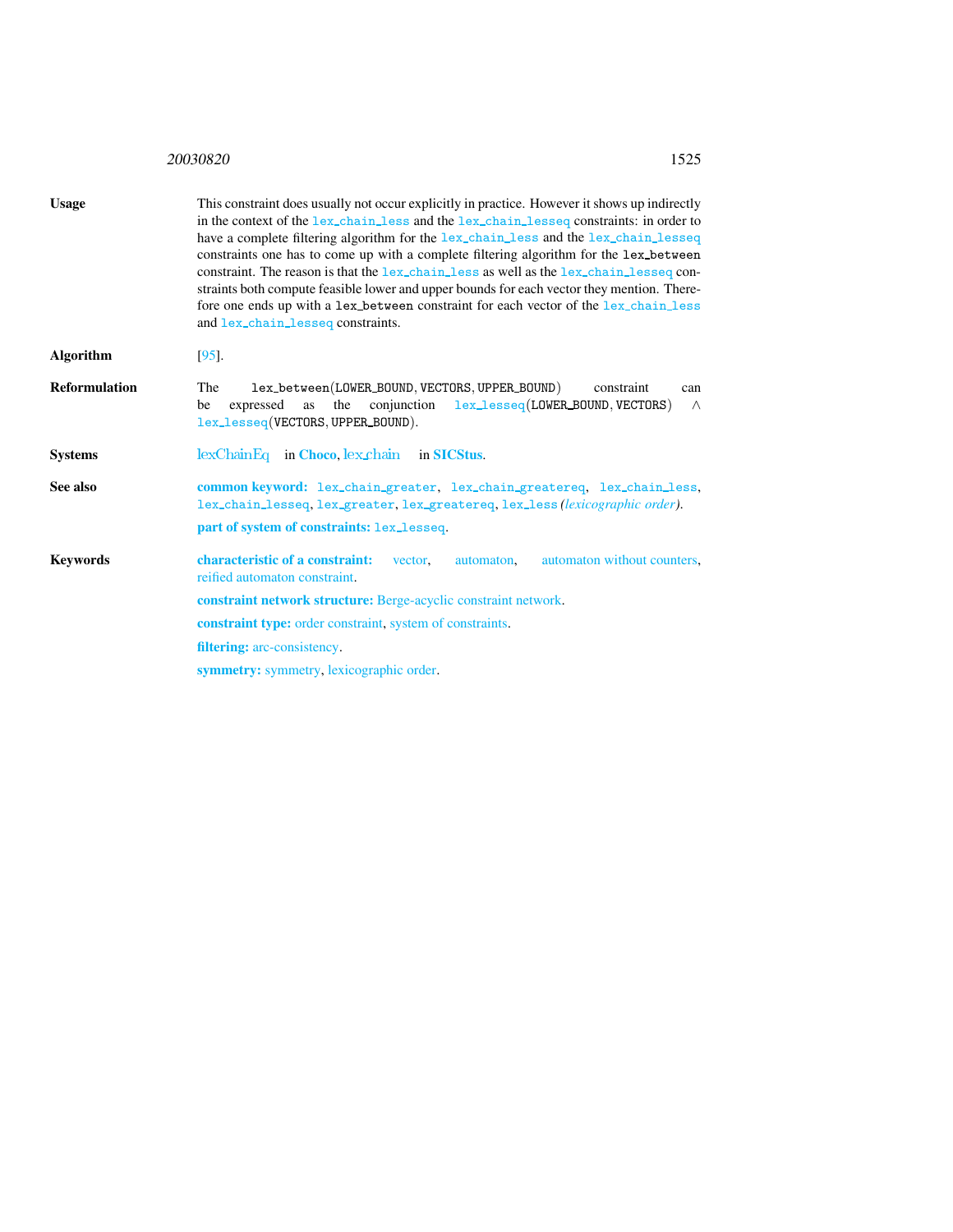Automaton Figure [5.476](#page-2-1) depicts the automaton associated with the lex-between constraint. Let  $L_i$ ,  $V_i$ and  $U_i$  respectively be the var attributes of the  $i^{th}$  items of the LOWER BOUND, the VECTOR and the UPPER BOUND collections. To each triple  $(L_i, V_i, U_i)$  corresponds a signature variable  $S_i$  as well as the following signature constraint:

> <span id="page-2-0"></span> $(L_i < V_i) \wedge (V_i < U_i) \Leftrightarrow S_i = 0 \wedge$  $(L_i < V_i) \wedge (V_i = U_i) \Leftrightarrow S_i = 1 \wedge$  $(L_i < V_i) \wedge (V_i > U_i) \Leftrightarrow S_i = 2 \wedge$  $(L_i = V_i) \wedge (V_i < U_i) \Leftrightarrow S_i = 3 \wedge$  $(L_i = V_i) \wedge (V_i = U_i) \Leftrightarrow S_i = 4 \wedge$  $(L_i = V_i) \wedge (V_i > U_i) \Leftrightarrow S_i = 5 \wedge$  $(L_i > V_i) \wedge (V_i < U_i) \Leftrightarrow S_i = 6 \wedge$  $(L_i > V_i) \wedge (V_i = U_i) \Leftrightarrow S_i = 7 \wedge$  $(L_i > V_i) \wedge (V_i > U_i) \Leftrightarrow S_i = 8.$



<span id="page-2-1"></span>Figure 5.476: Automaton of the lex between constraint